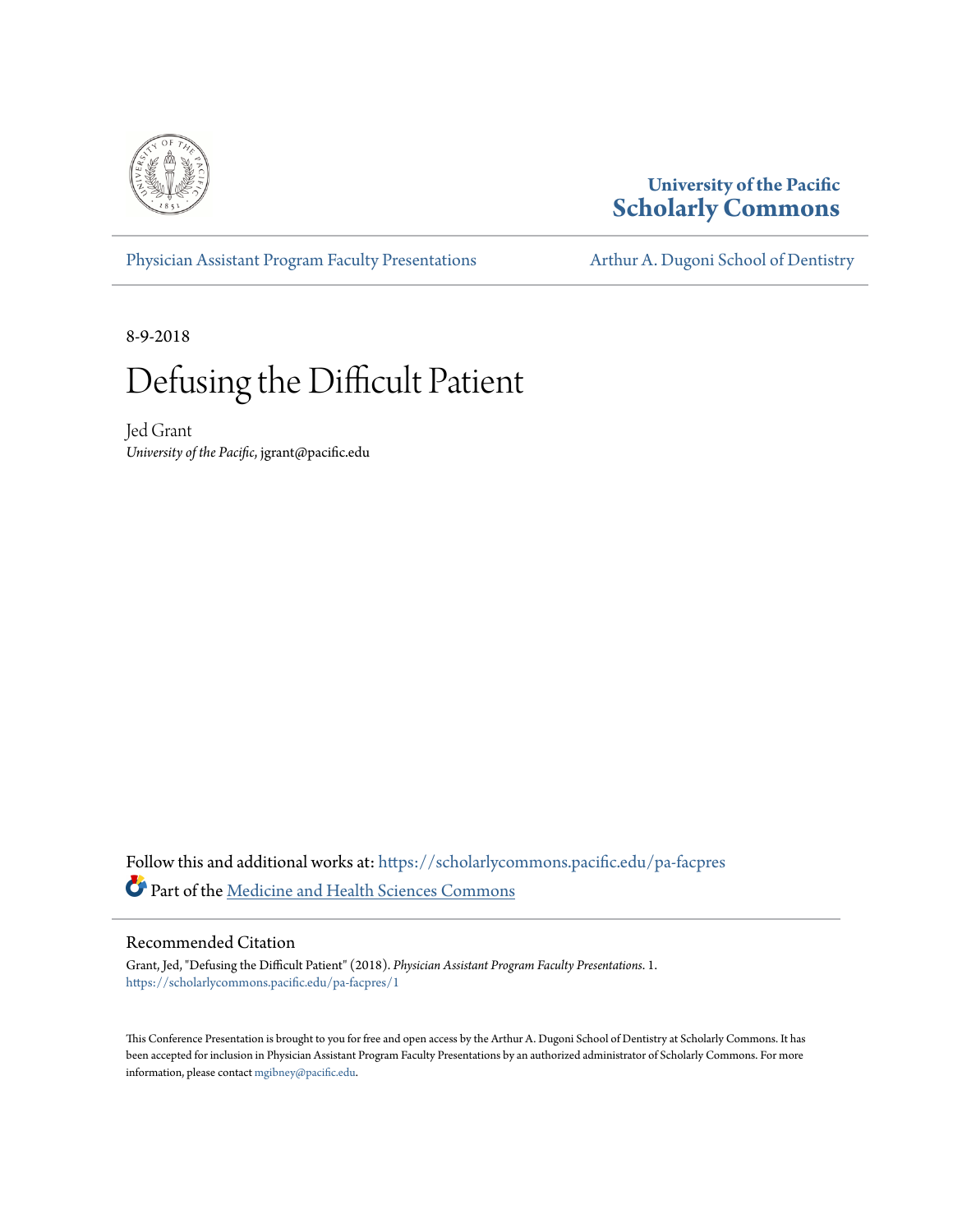

# **Objectives**

- Recognize potentially unsafe situations involving agitated patients
	- Defuse
- Describe appropriate de-escalation techniques for agitated patients
	- De-escalate
- Employ physical threat mitigation techniques when dealing with agitated patients
	- Depart

# What is agitation?

- $\odot$  Excessive verbal and/or motor behavior<sup>1</sup>
	- Psychomotor activation see indicators
	- Mood lability • Verbally abusive
	-
	- Aggression
	- Potential to harm self, others, or property
- 7 million EM visits per year may involve agitated patients2

1. Citrome L. *Postgrad Med*, 2002 2. Sachs GS. *Journal Clinical Psych*. 2006

 $\circ$  Spectrum from restlessness to combativeness Patient is not fully in control of themselves

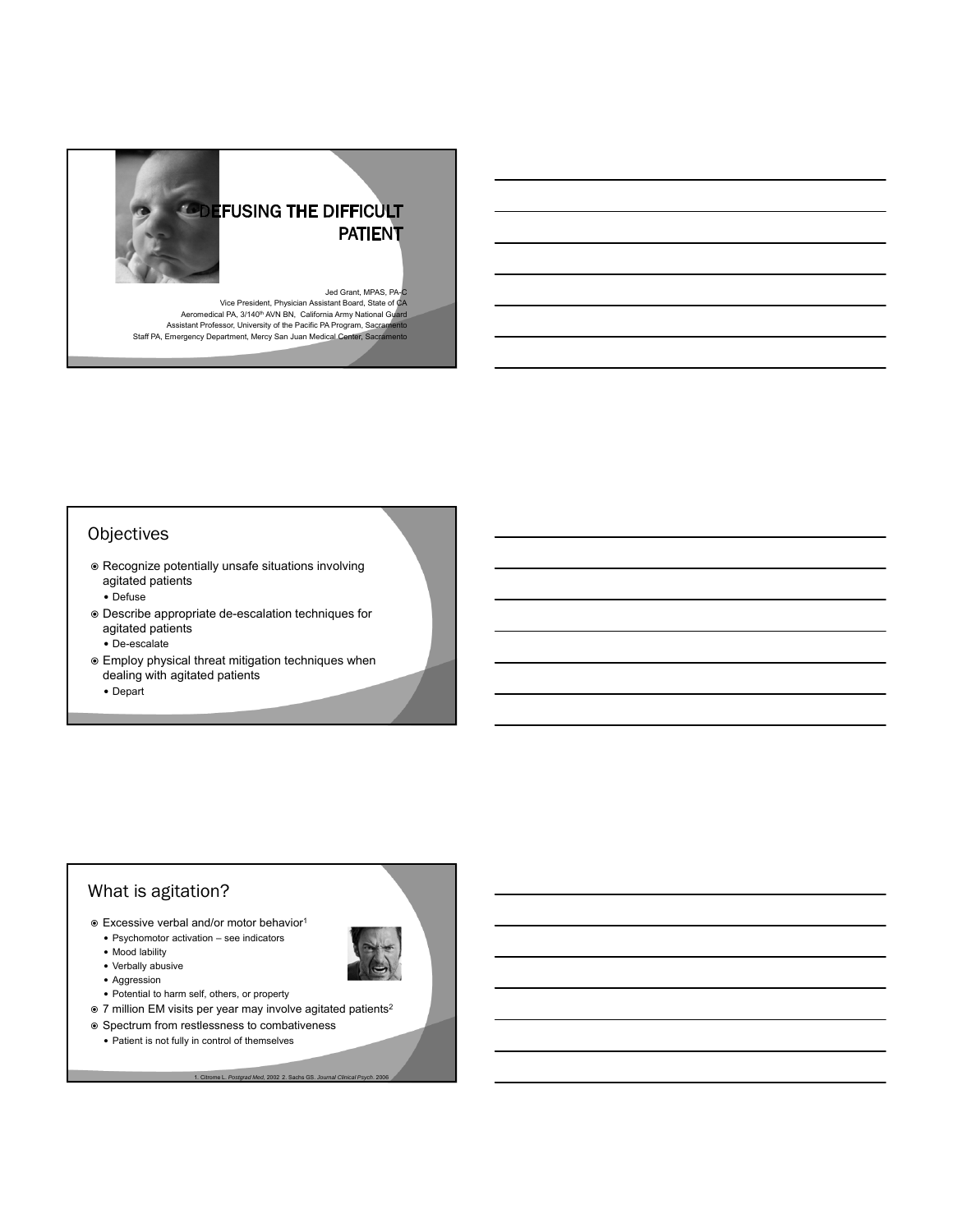# Indicators of Agitation

- Repetitive non-goal directed motor activity
	- Hand wringing, foot tapping, hair fiddling, pulling at clothing or other objects
- Repetitive thoughts are verbalized
	- "I've got to get out of here… I've got to get out of here… I've got to get out of here…"
- $\circ$  Irritability and heightened response to stimuli
- Continuum from high anxiety to agitation to aggression

# Agitation is an Emergency

- Requires immediate intervention to prevent progression to aggression
- Old school
- Tackle, restrain physically, restrain chemically ○ Problematic
	- Injury to staff and patient, expensive, coercive
- New school
	- Verbal engagement
	- Establish a therapeutic alliance/collaboration
	- Verbal de-escalation
	- Avoid coercion



# But I like "Old School"

- Physical intervention reinforces the patient's idea that violence is necessary to resolve conflict
	- De-escalation demonstrates that non-aggression can help the patient succeed. FOSTERS TRUST
- Physical restraint prolongs length of stay and increases likelihood of injury to patient/staff
- Joint commission and CMS consider **low use of restraints** a key quality indicator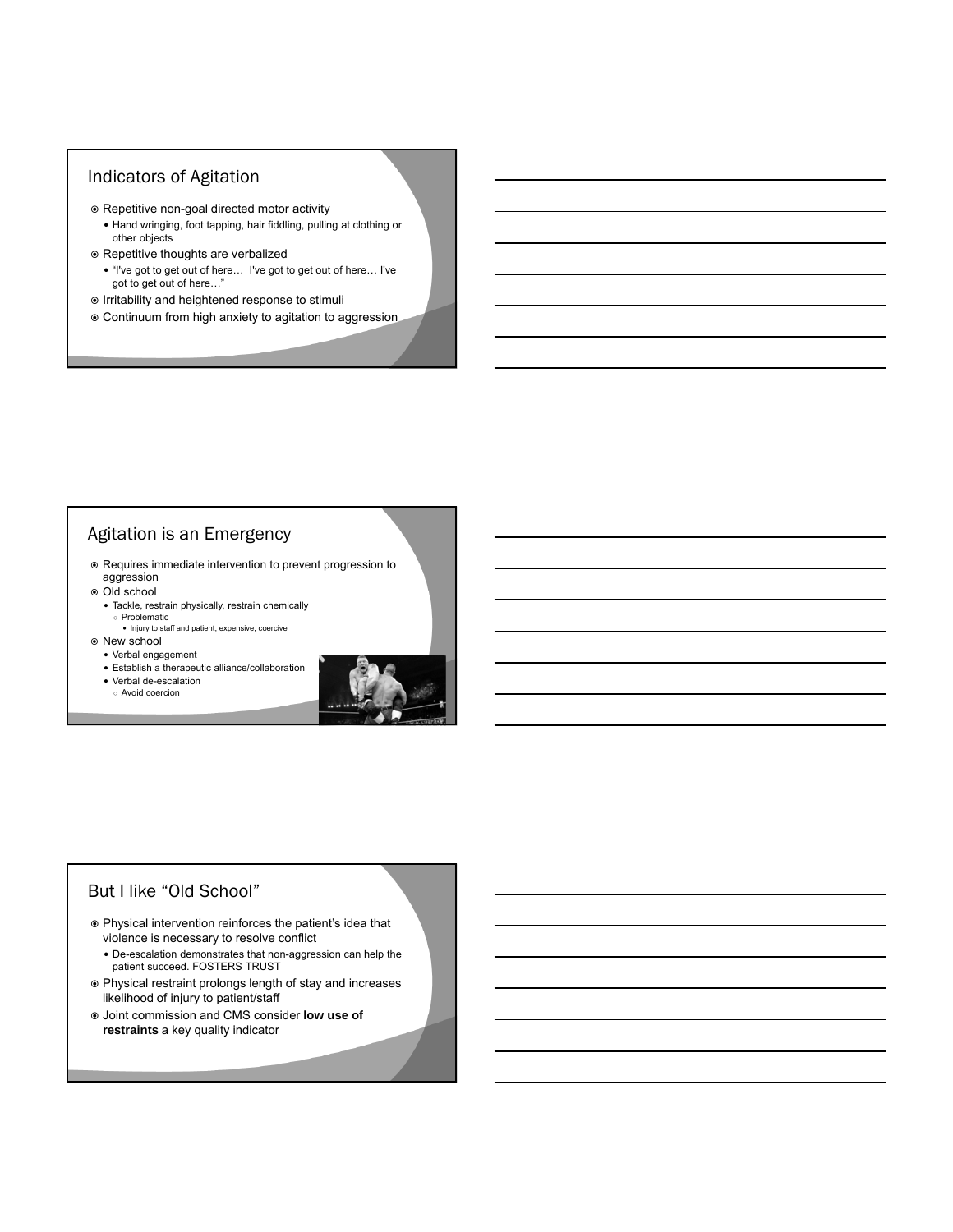#### Verbal De-escalation

- Goal is to help the patient regain control of him/herself
- $\odot$  4 main objectives
	- Ensure safety of everyone
	- Help patient manage his emotions and maintain control of his behavior
	- Avoid use of restraints
	- Avoid coercive interventions that escalate the patient

# Setting the Stage

- $\bullet$  Be ready for an agitated patient
- Environment
	- Space with movable furniture, adequate exits, potential weapons minimized
	- minimized sensory input
	- Dark, cool, quiet, private area as much as possible
- Clinician
	- IT IS NOT PERSONAL. Control counter-transference
	- Do not "act in"
	- Do not respond to the pushed buttons they are experts.
	- Good attitude, empathy. Two year old glasses.

# Setting the Stage

#### Clinician

- YOU MUST BE CALM and UNAFRAID. ○ 90% of emotions and 50% of total information communicated is by body language and tone of voice.
- Spot cognitive impairment and personality disorders
- Still try, but less likely to have success
- Verbal looping
	- Listen, find a way to agree or validate, then ask for the patient to do what is wanted
	- Have to repeat many times
	- Try for at least 5 minutes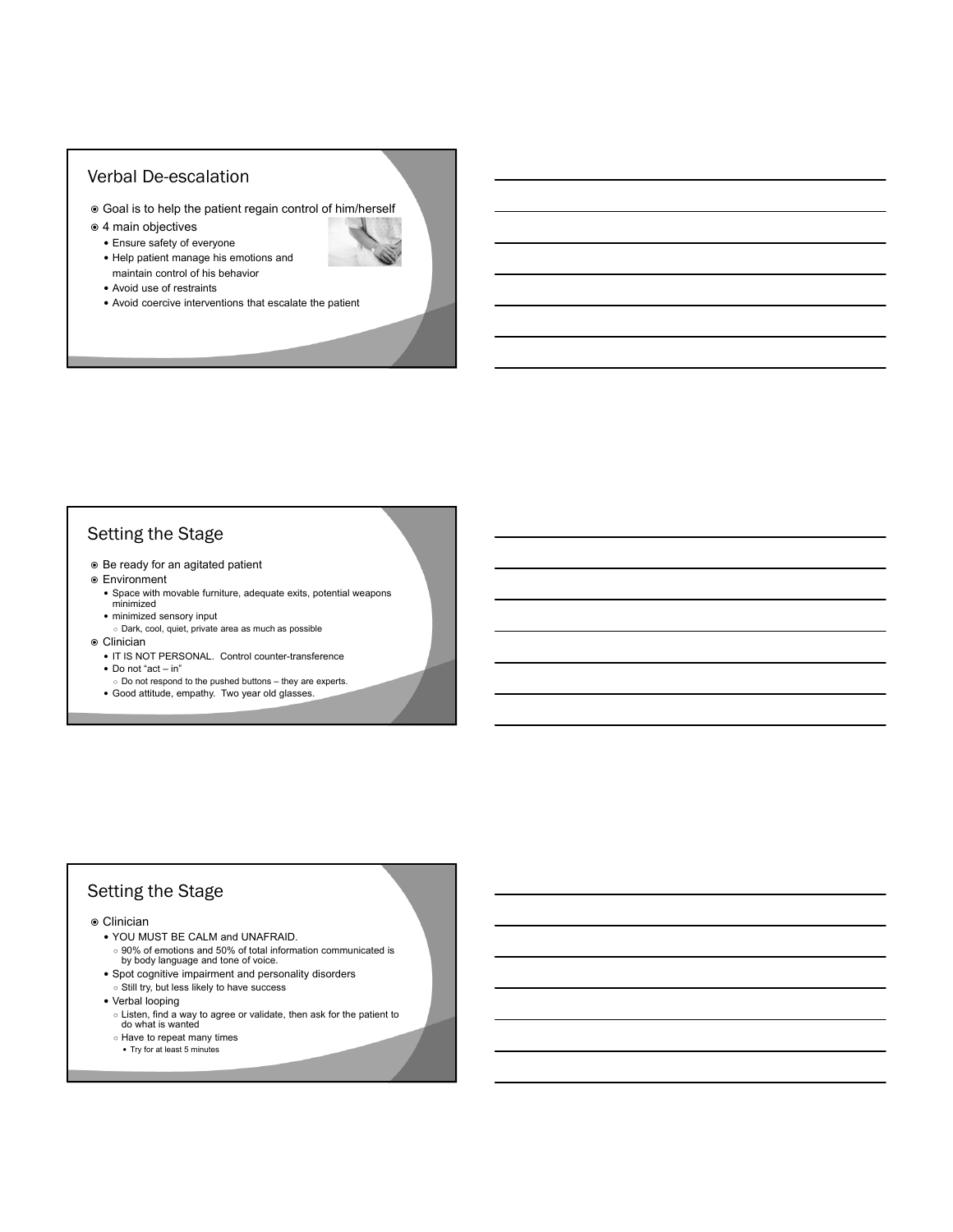# Setting the Stage

- Non Verbal communications to patient
	- Adequate staff trained and in the wings
	- In sight of patient but far enough away not to be a threat ○ 4-6 people
	- Communicates that violence is not acceptable
- Use an objective scale
	- Behavioral Activity Rating Scale (BARS), others
	- Helps spot early signs of agitation

#### 10 Commandments of De-escalation $1$

- Respect personal space
- Do not be provocative
- Establish verbal contact
- Be concise
- $\odot$  Identify wants and feelings
- Listen closely to what the patient is saying

1. Fishkind A. Current Psy

- Agree, or agree to disagree
- Lay down the law and set clear limits
- Offer choices and optimism
- Debrief the patient and staff

# Respect Personal Space

- 2x arms length from patient or more
- Paranoid patients may need extra space
- Normal eye contact
- Offer a line of egress
- Provider and patient should have a clear path to the exit
- Move immediately if told to do so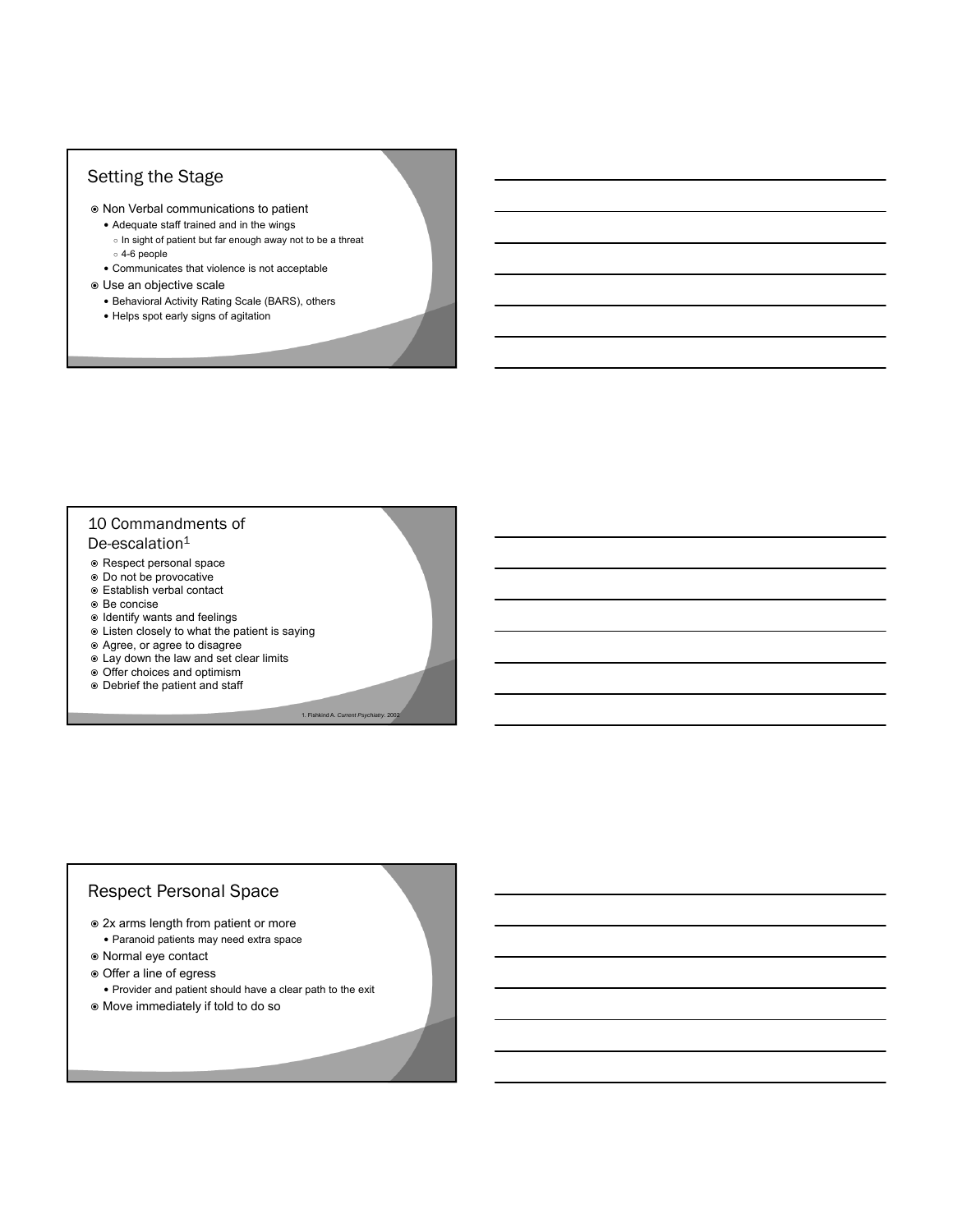#### Do not be Provocative

- Calm demeanor and facial expression Normal eye contact ○ Do not stare him down
- Soft spoken, kind tone
- 
- Relaxed body posture Hands visible and not clenched
	- Arms and legs uncrossed
	- Knees bent
	- Stand at an angle do not directly face patient
- Do not challenge, insult, or do anything that could be perceived as humiliating to the patient
- Be empathetic have genuine concern

# Establish Verbal Contact

- One communicator
	- Be polite, ask name and how he would like to be addressed
- Tell him who you are
- May need to orient the patient
- Establish that you are there to keep him safe You will allow no harm to him
- You will help him regain control

# Be Concise

- Use short phrases or sentences
- Use a simple vocabulary
- Give the patient time to process what was said, and to respond before giving more info
- Repeat yourself, repeat yourself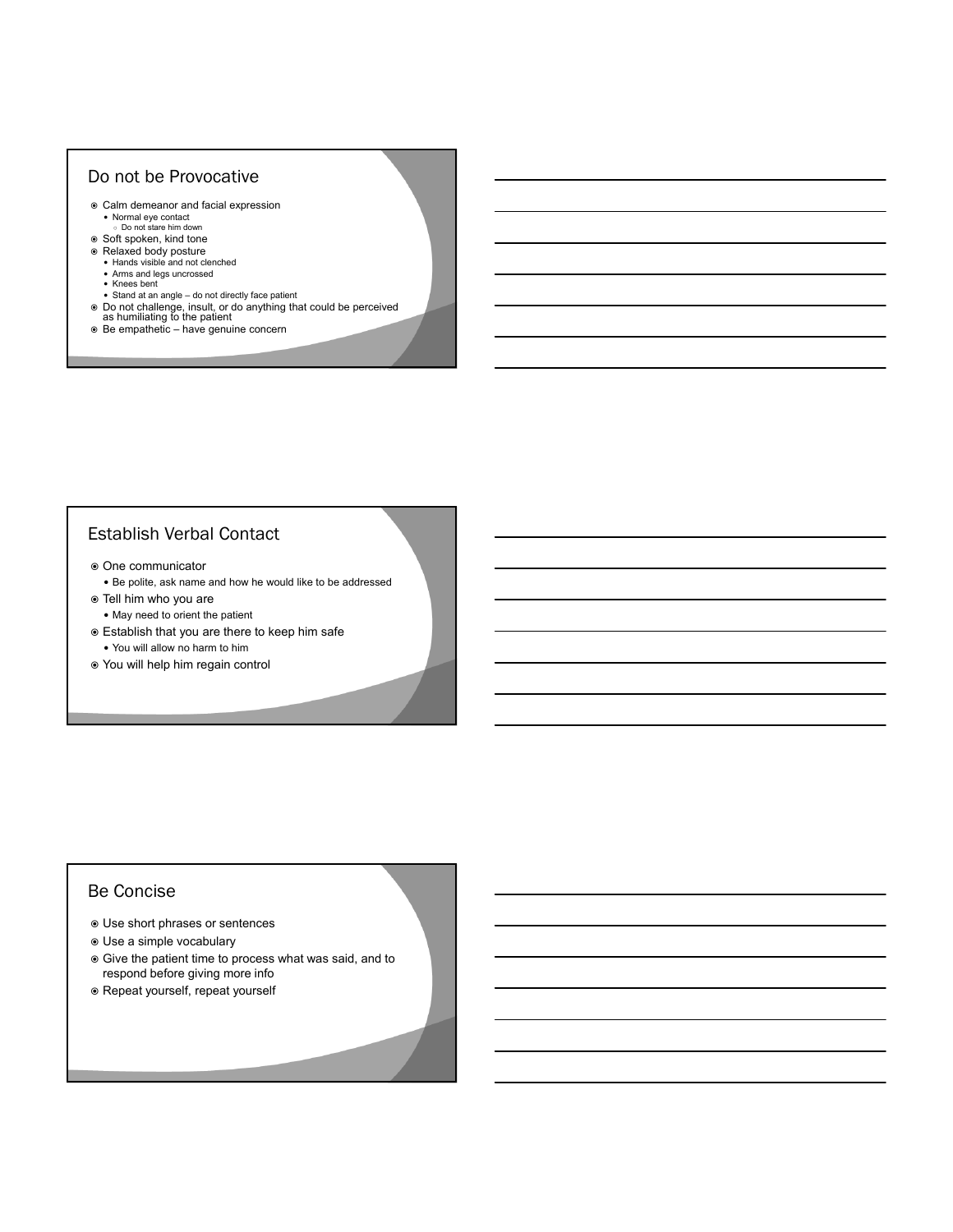# Identify Wants and Feelings

- Ask what they want
	- "I really want to know what you expected when coming here. Even if I can't provide it, I would like to know so I can work on it."
- Examples
	- To be heard/to vent. (Succorance)
	- Intervention
	- Employer, spouse, parent
- Observe
	- Fearful patient wants security, to know they will not be hurt Sad patient wants something they have lost hope of having

#### Listen Closely to What the Patient is Saying

- Active listening
	- Body language, repeat back
	- "Tell me if I have this right…"
- Millers Law
	- Imagine what they are saying is true; see things from their point of view
	- Shows you are listening and care
	- Helps uncover the cause of the agitation

# Agree or Agree to Disagree

#### Fogging

- Finding something about which you can agree
- 3 ways to do it
	- Agree with the truth You were tazed
	-
	-
- Agree in principle<br>● Everyone should be treated respectfully<br>○ Agree with the odds<br>● There are probably others who feel they were disrespected
- $\circ$  If delusion, acknowledge you believe the patient believes
- the delusion even if you don't have that experience
- $\circ$  If unable to agree, agree to disagree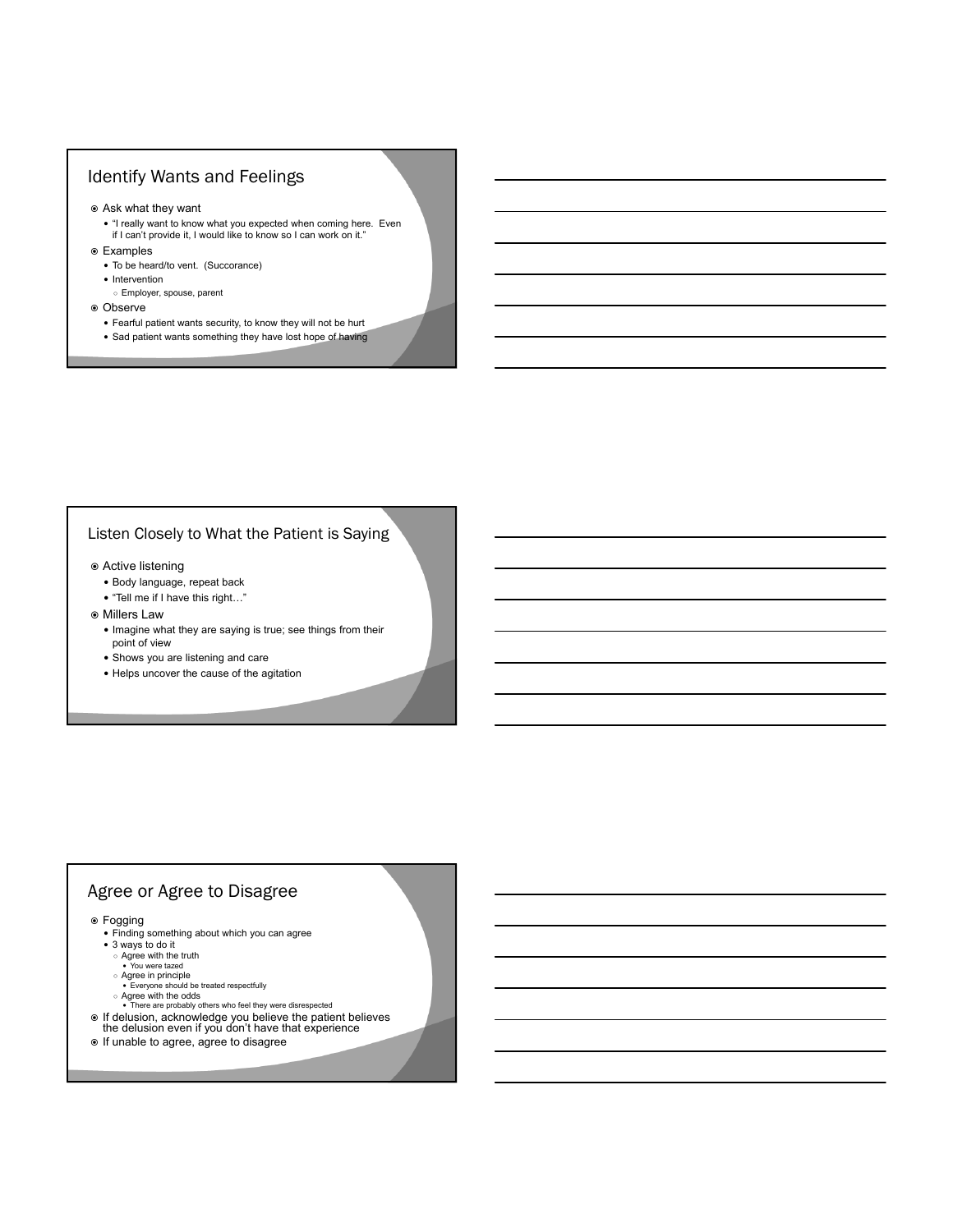# Lay down the Law and Set Clear Limits

- Set limits
	- Injury to patient or anyone else unacceptable
- Establish consequences
	- Related to specific behavior, reasonable, presented respectfully
	- TONE SHOULD BE MATTER OF FACT, not threatening.
- Offer choices, propose alternatives
- Use coaching to help patient stay in control
	- "I want you to sit down. When you pace, I feel threatened and can't pay full attention to what you are saying. I bet you could help me understand if you were to calmly tell me your concerns. Can we sit?"

# Offer Choices and Optimism

- Choice is a powerful tool because it is empowering, and not seeing a choice often leads to violence.
	- Propose alternatives to violence
	- Must be able to provide alternative
	- Include acts of kindness
	- Blankets, food, reading material etc
- <sup>●</sup> Optimism
	- Be positive, provide hope. Things are going to get better. They are going to regain total control.

### **Medications**

- Ask the patient what works for him
- May I offer you some medication?
	- Give options
- $\odot$  If mandating meds, explain emphasizing safety Offer choice of route medication and/or route.
	- May have to repeat several times
- Tackle and shoot is a last resort.
	- Essentially failure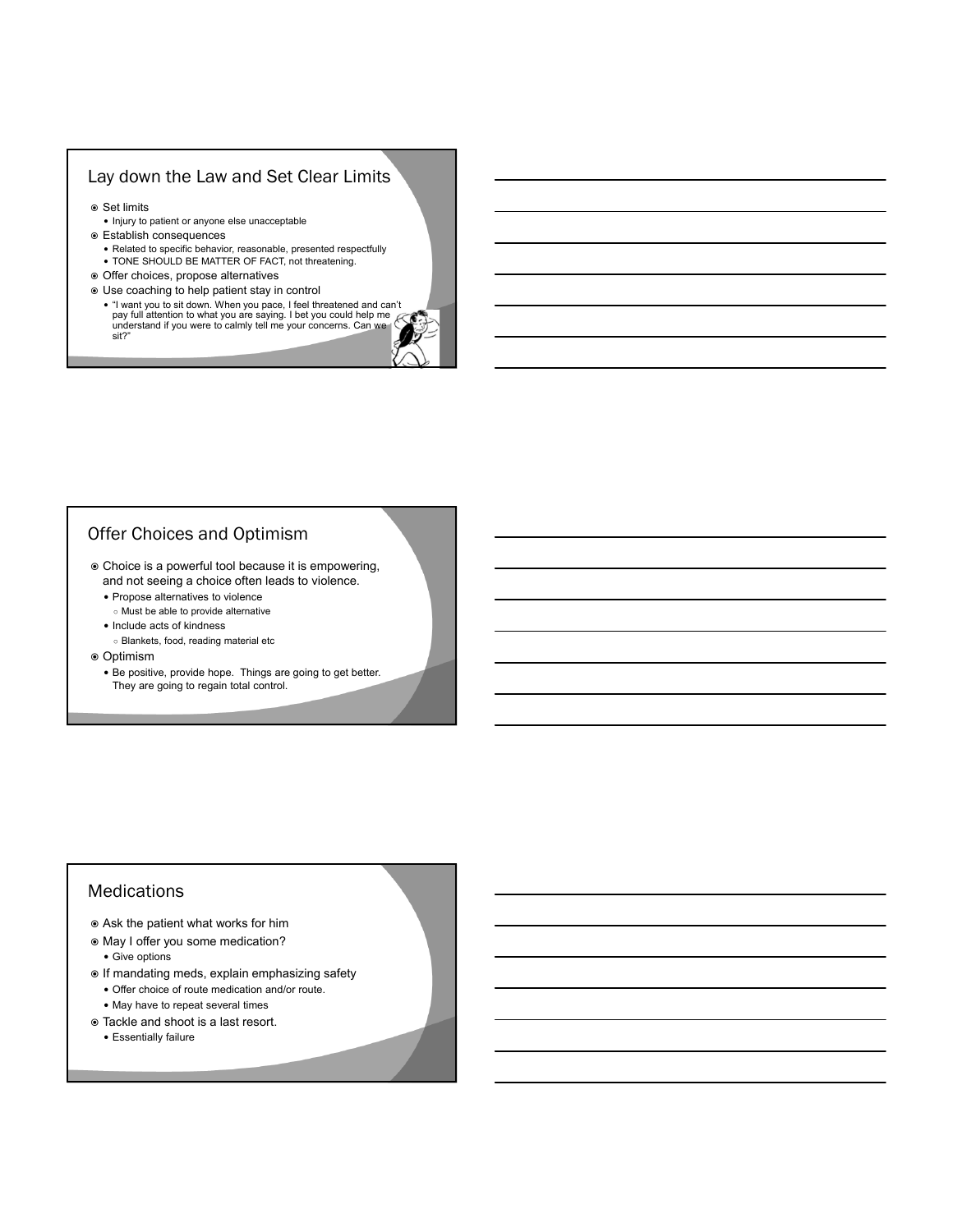# Debrief the Patient and Staff

- Patient
	- Explain why the forced intervention was necessary
	- Explore alternatives for next time agitated ○ Appropriate expression of anger
	-
	- Time out<br>○ How medications help
	- Ask for feedback concerns addressed
	- Debrief family if they witnessed
- Staff
	- How did it go? What was good and what should we do differently next time?

# Medications for Agitation

- GOAL: Calm, not sedated
- Reduce dangerous behavior, distress, anguish Want to still be able to communicate
- Second Generation antipsychotics 1<sup>st</sup> line
	- Oral better choice
	- Risperidone 2mg
	- Olanzapine 5-10mg  $\bullet$  IM
		-
	-
- Olanzapine 10mg Ziprasidone 10-20mg If ETOH or stimulants
	- Benzos



# Types of Aggression

- $\odot$  Instrumental aggression
- Fear driven aggression
- $\circ$  Irritable aggression two types
	- Violated boundaries
	- Chronic anger looking for a reason to explode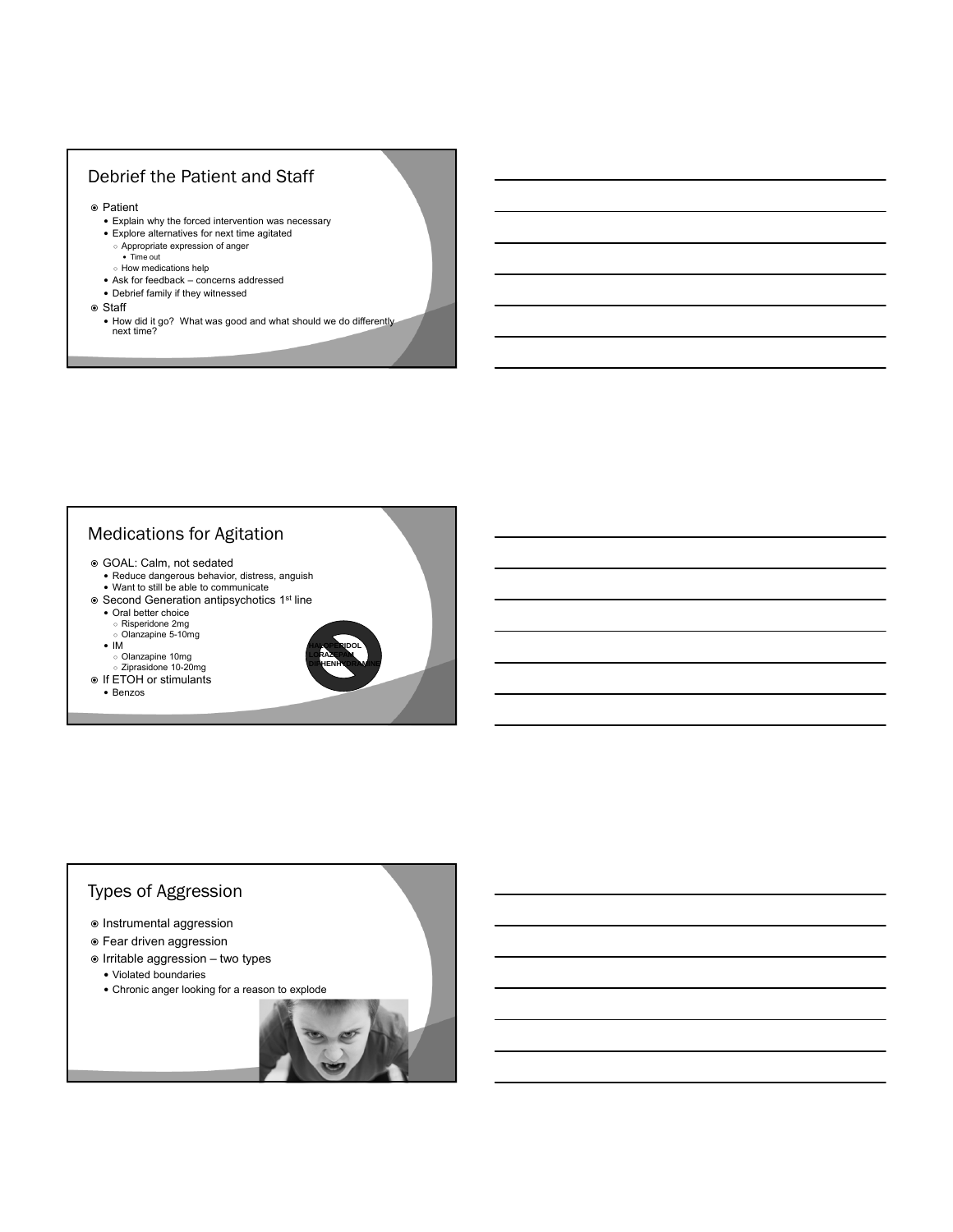#### Instrumental Aggression

- Violent aggression or threats of the same, are used as a tool to get what the patient wants
- Not driven by emotion
- Can be handled by unspecified counter-offers
	- Pt: "I want to smoke or Im going to hurt someone"
	- PA: "I don't think that is a good idea"
	- Pt: "What to you mean?"
	- PA: "Let's not find out."

#### Fear Driven Aggression

- Desire to avoid being hurt • Preventive attack
- Give plenty of space
- $\odot$  Remove show of force, reduce any perceived threats
- De-escalate by matching patient pace until he can focus on content of what is being said rather than fear. Gradually slow pace down.
	- Pt: "Dont hurt me. Don't hurt me. Don't hurt me."
	- PA: "You're safe here. You're safe here. You're safe here."

# Irritable Aggression

#### Violated boundaries

- Angry/aggressive because of a perceived wrong
- Cheated, humiliated, otherwise emotionally wounded
- Wants to be heard & have feelings validated
- Trying to regain integrity/self-worth
- $\odot$  Identified by asking what has made him angry
- De-escalate by setting conditions
	- Regain control so can talk
	- Fogging, broken-record usually effective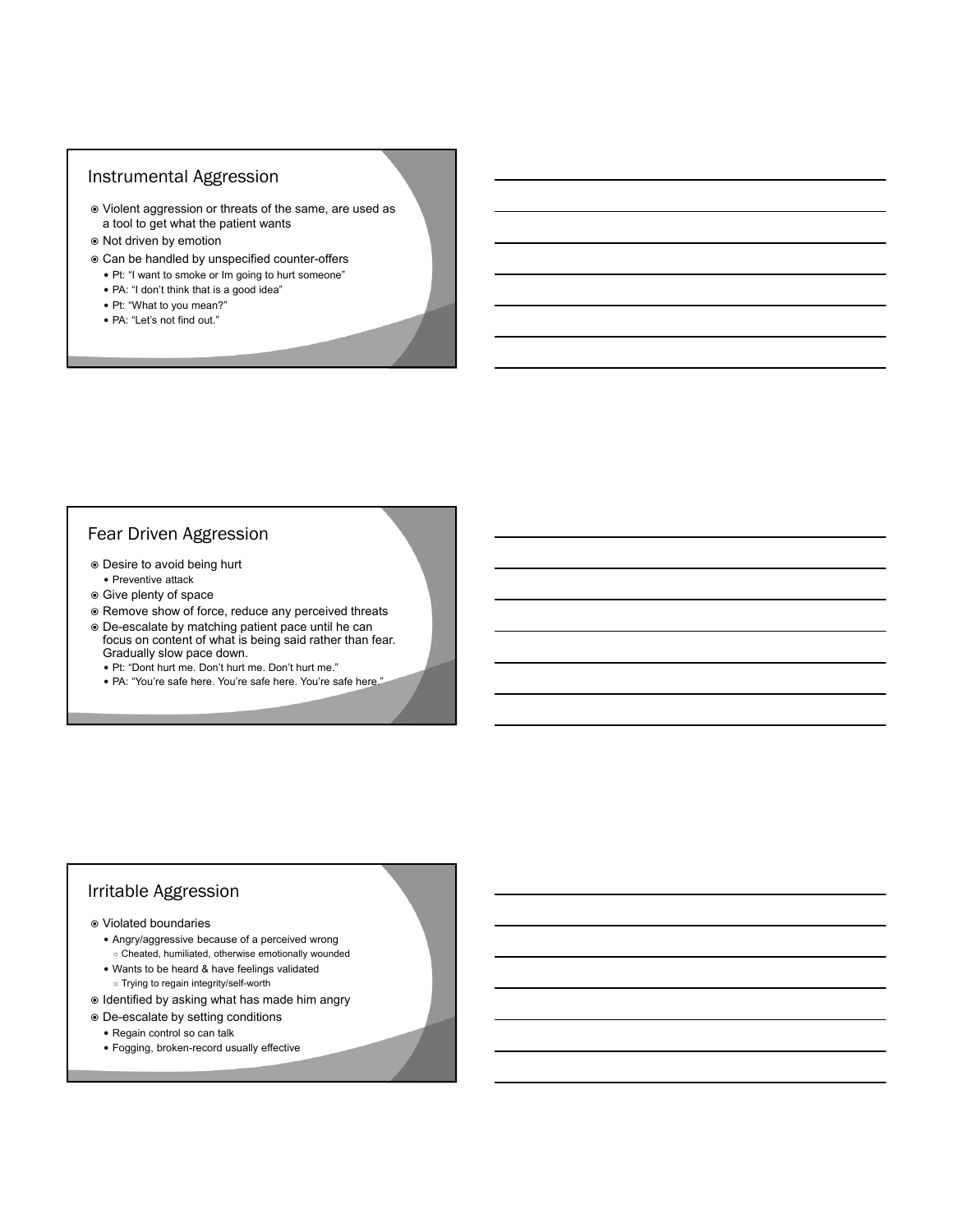

○ Tell him you will work with him when he is cooperative<br>○ Set firm limits, rapidly intervene if violates limits

# Depart

- $\bullet$  Keep distance and egress route open to you and the patient
- NEVER let the patient get between you and the door
- $\circ$  If patient stands, you stand
- Decreased time to door, easier to defend yourself
- Listen to the little voice, hairs on your neck
	- Note the indicators of imminent attack
	- Leave room immediately and call for help

# Indicators of Imminent Attack

#### **Blading, sometimes called "pugilistic stance"**

- The aggressor puts his strong foot slightly behind him so that his torso is facing around 45 degrees to the right or left of you.
- It is an indication that he is settling his stance in preparation for an attack.
- **Fist Clenching or Pumping**
	- One of the side-effects of the fight-or-flight response is that blood is pulled from the extremities into the large muscle groups and major organs.
	- Due to vasoconstriction in the hands and fingers, a natural response is to pump or clench them.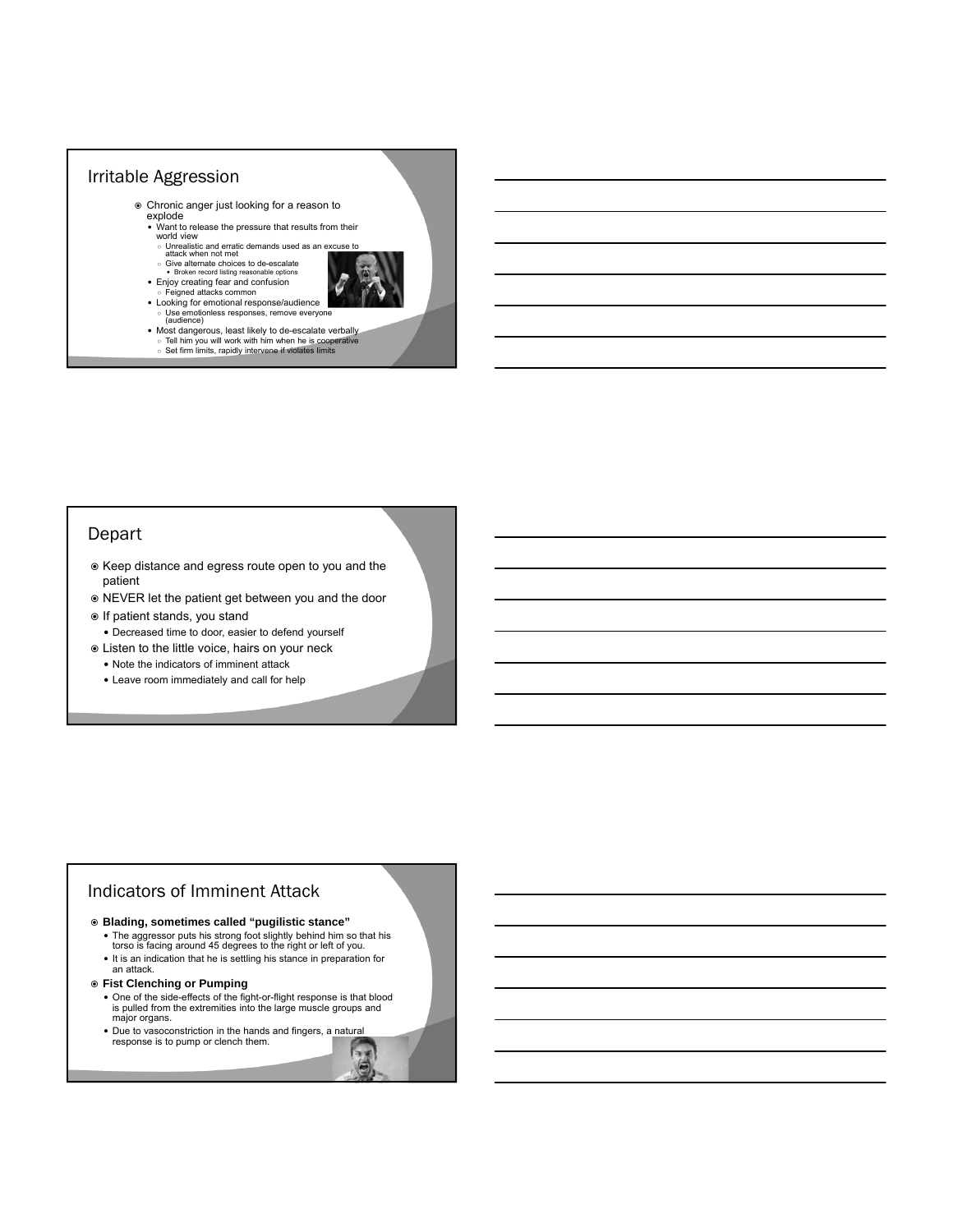# Indicators of Imminent Attack

#### **Avoiding Eye Contact**

When a person is trying to mentally process the situation in an agitated state, it is difficult to multitask

#### **Posturing**

- In most cases this is an involuntary act.
- It is common among many animal species as well as us humans and indicates a display of dominance and threat of attack.
- Examples are puffing up the chest to make one appear larger or lowering the head as if ready to charge.

# Indicators of Imminent Attack

# **Bobbing and Rocking**<br>
Similar to trembling and fist clenching.

- 
- The aggressor may display odd movements.
	- He may bounce up and down, rock back and forth, or start pacing ○ This provides a release of extra oxygen and indicates a subconscious preparation for action.
- **Hiding the Face**
	- An aggressor on the verge of attacking may attempt to conceal<br>their stress and excitement by turning their head or hiding their<br>faces.
	- This may also be seen when an aggressor wipes his face, slicks back his hair, scratches his nose, etc.

# Indicators of Imminent Attack

#### **Focused Attention on Target (You?)**

- Often preceded by other indicators
- They have essentially made a lock on their target
- This also includes focused attention on a particular body part such as the chin or groin showing where they will probably strike.

#### **Thousand Yard Stare**

- This is the opposite of focused attention.
- Here the aggressor isn't so much focusing on you but looking
- through you.
- Mentally shutting down and is ready to go on aggressive autopilot.
- May be combined with **scanning** (for targets)
- Constantly looking around